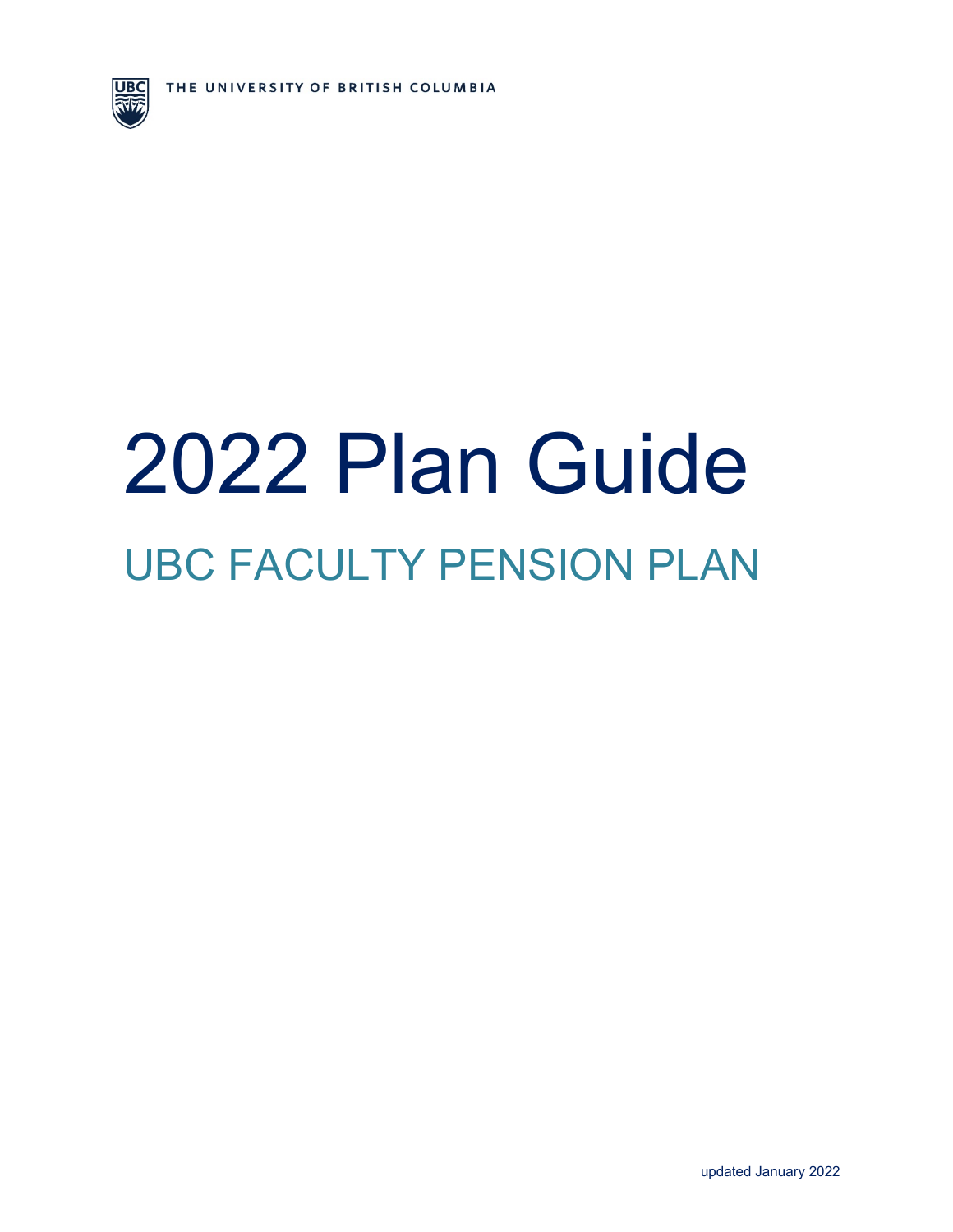# TABLE OF CONTENTS TABLE OF CONTENTS

| Background                                                                                      | 3         |
|-------------------------------------------------------------------------------------------------|-----------|
| Eligibility                                                                                     | 3         |
| <b>Pension Plan Required Contributions</b>                                                      | $3 - 4$   |
| Contributions to the Pension Plan while on Unpaid Leave of Absence                              | 4         |
| Contributions to the Pension Plan while on Parental Leave                                       | 4         |
| Contributions to the Pension Plan while on Income Replacement (Long Term<br>Disability) Program | $4 - 5$   |
| Contributions from another Registered Pension Plan or Registered Retirement<br>Savings Plan     | 5         |
| <b>Voluntary Contributions to the Pension Plan</b>                                              | $5-6$     |
| <b>Contributions to Registered Retirement Savings Plans</b>                                     | 6         |
| <b>Investment Options</b>                                                                       | $6 - 7$   |
| <b>Pension Plan Statements of Account</b>                                                       | 7         |
| Fees                                                                                            | 7         |
| Locked-In Rule                                                                                  | 7         |
| <b>Retirement Date</b>                                                                          | $7 - 8$   |
| <b>Retirement and Termination Benefits</b>                                                      | $8 - 9$   |
| <b>Pension Plan Retirement Information Sessions</b>                                             | 9         |
| Benefits upon Death before Retirement & Beneficiary Designation                                 | $9 - 11$  |
| Benefits upon Death after Electing a Retirement Income Option                                   | 11        |
| Plan Provisions on Marriage Breakdown Prior to Retirement                                       | $11 - 12$ |
| <b>Education Information</b>                                                                    | 12        |
| Administration                                                                                  | 12        |
| <b>Requesting More Information</b>                                                              | 13        |
| <b>Disputes</b>                                                                                 | 13        |
| <b>Contact Information</b>                                                                      | 13        |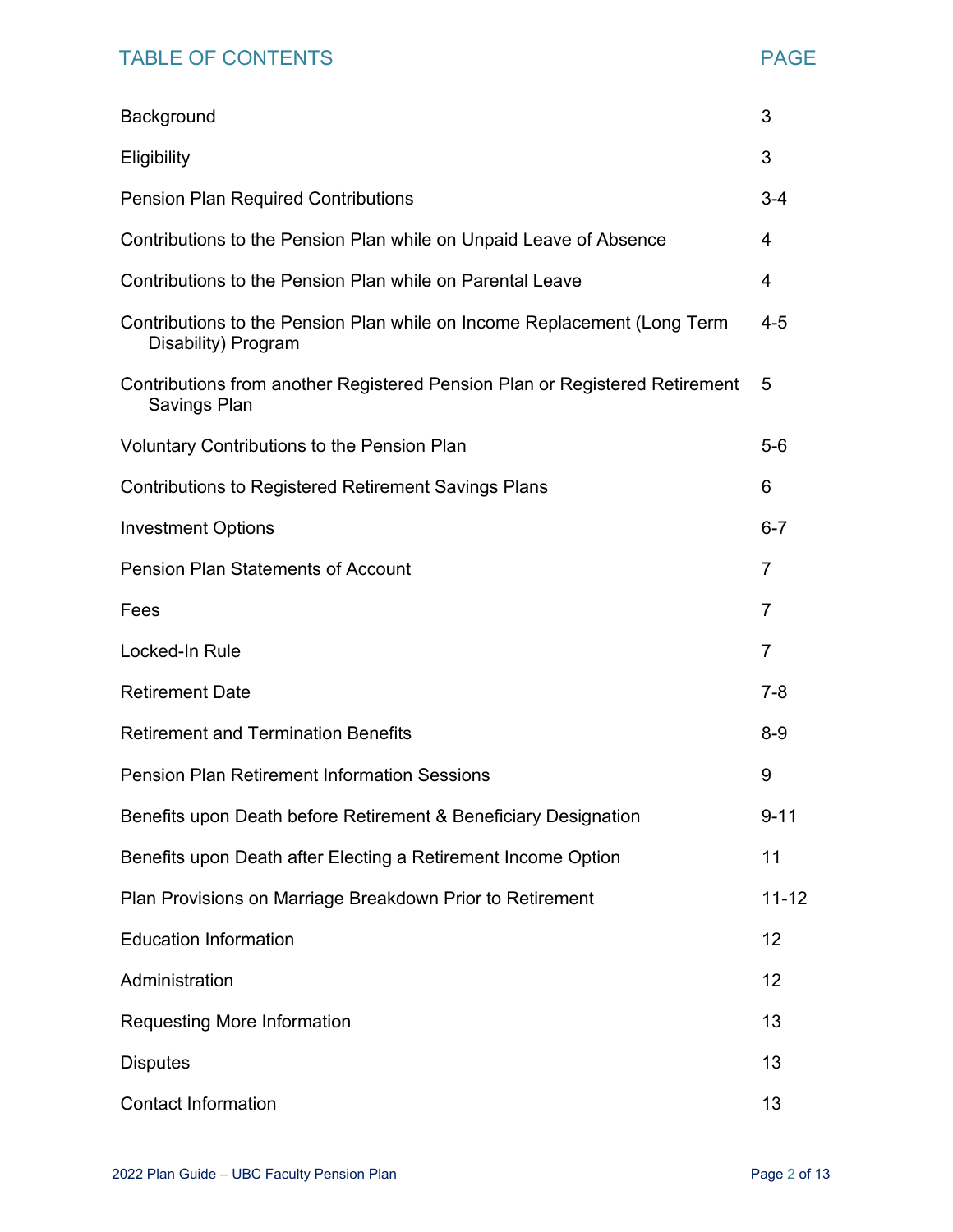#### **BACKGROUND**

The University of British Columbia Faculty Pension Plan became effective April 1, 1967 to provide retirement, termination and death benefits for members of the academic staff and administrative executive staff of the University. As a defined contribution (money purchase) pension plan, both plan members and the University or other participating employers make contributions to the member's account which together with investment earnings is ultimately used to provide benefits at retirement, at termination of the member's employment or upon the death of the member. The pension plan is registered federally under the *Income Tax Act*; Registration No. 0211987 and provincially under the British Columbia *Pension Benefits Standards Act*, which became effective January 1, 1993; Registration No. P085435.

#### **ELIGIBILITY**

All academic staff, administrative executives and staff high earners who are appointed for one year or more and whose appointment is 50% or more of the full time equivalent may be eligible to join the pension plan effective the date of their appointment. Sessional lecturers appointed for four months or more who meet the 50% appointment requirements are also eligible for Plan membership. Enrolment may be either mandatory or optional depending on the position held.

Other part-time academic staff and administrative executive staff may be eligible to join the plan after 2 years of continuous service, if they have earned at least 35% of the Canada Pension Plan (CPP) earnings ceiling in each of 2 consecutive calendar years.

Individuals should contact the UBC Pension Administration Office to confirm pension plan eligibility.

#### **PENSION PLAN REQUIRED CONTRIBUTIONS**

#### **Member Required Contributions**

The annual contribution will be based on the following formula:

- 5% of basic salary up to the Canada Pension Plan's Year's Basic Exemption (YBE) \$3,500 and,
- 3.2% of basic salary between the YBE (\$3,500) and the Year's Maximum Pensionable Earnings (YMPE) \$64,900 and,
- 5% of basic salary above the YMPE

Example of annual member pension contributions for a faculty member earning \$96,000 per year:

 $$3,500 \times 5\% = $175.00$  $$61,400 \times 3.2\% = $1,964.80$  $$31.100 \times 5\% = $1.555.00$ annual member contribution  $=$  \$3,694.80 divided by 24 (per paycheque contributions) =  $$153.95$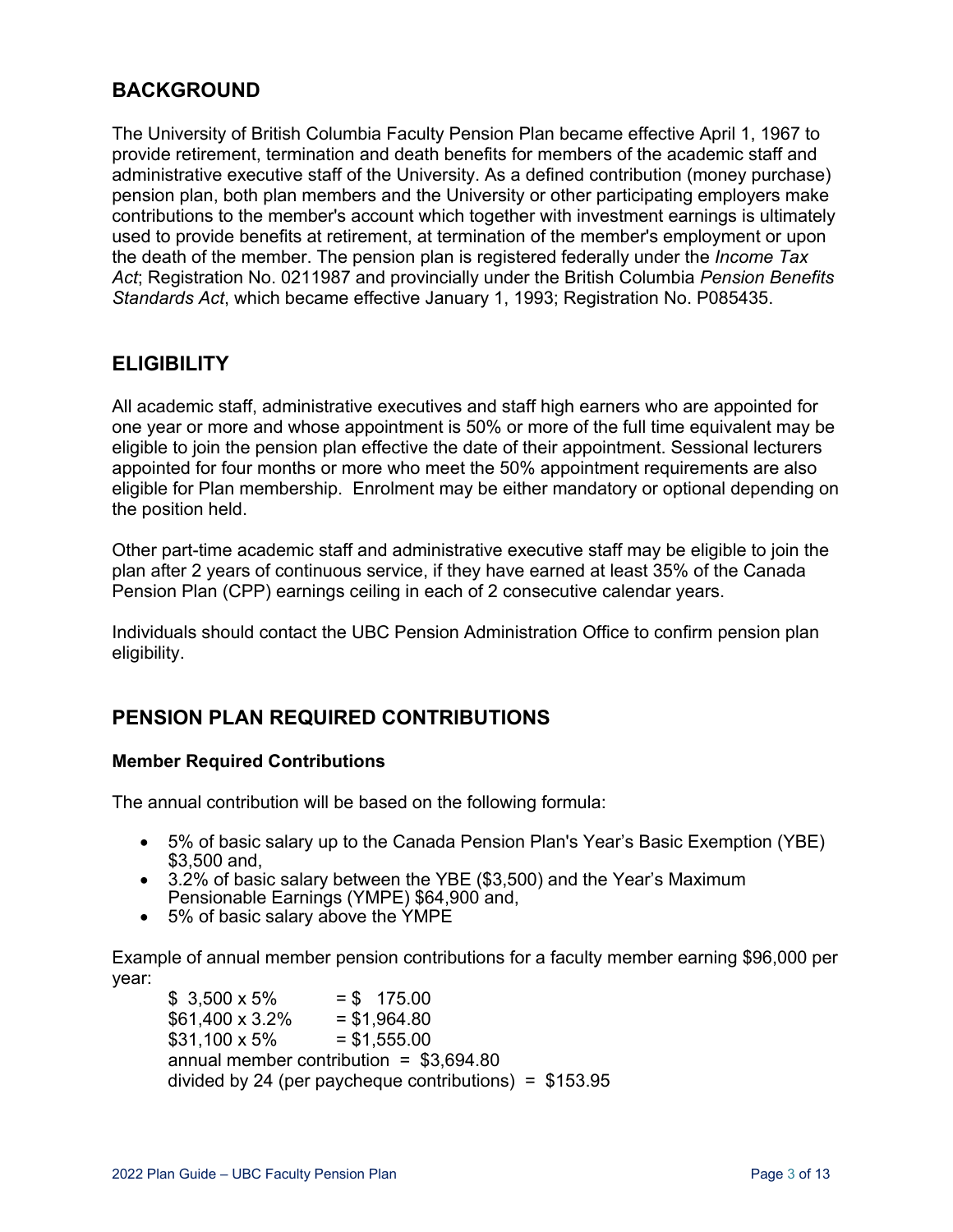#### **University or Participating Employer Required Contributions**

The University or a Participating Employer will make contributions on behalf of each member of the Plan based on the following formula:

- 10% of basic salary up to the Canada Pension Plan's Year's Basic Exemption (YBE) \$3,500 and,
- 8.2% of basic salary between the YBE (\$3,500) and the Year's Maximum Pensionable Earnings (YMPE) \$64,900 and,
- 10% of basic salary above the YMPE

Example of annual employer pension contributions for a faculty member earning \$96,000 per year:

 $$3,500 \times 10\% = $350.00$  $$61,400 \times 8.2\% = $5,034.80$  $$31,100 \times 10\% = $3,110.00$ annual employer contribution = \$8,494.80 divided by 24 (per paycheque contributions) = \$353.95

For those members whose salary is greater than \$219,936 the total required contributions will exceed the 2022 limit of \$30,780. Excess University contributions will be made to the UBC Supplemental Arrangement. Information on the Supplemental Arrangement is available at **faculty.pensions.ubc.ca**, under **For Plan Members > Quick Links > Supplemental Arrangement** or you may call our Member Services team at (604) 827- 2208.

#### **CONTRIBUTIONS TO THE PENSION PLAN WHILE ON UNPAID LEAVE OF ABSENCE**

Members on an unpaid leave of absence are permitted to pay both the required employee and any unpaid required employer contributions to the Pension Plan. A member may elect to pay less than the required contributions. All contributions will be deposited to the member's account.

#### **CONTRIBUTIONS TO THE PENSION PLAN WHILE ON PARENTAL LEAVE**

Members on parental leave have the option of maintaining pension contributions. If a member elects to maintain pension contributions and pay the full employee amount, the University will match employee contributions and pay the full employer amount for both the paid and unpaid (if applicable) portion of the leave.

#### **CONTRIBUTIONS TO THE PENSION PLAN WHILE ON INCOME REPLACEMENT (LONG-TERM DISABILITY) PROGRAM**

While in receipt of 100% income replacement benefits, the plan receives both the member and employer contributions from the insurance carrier. These contributions are credited to the member's employer contribution account.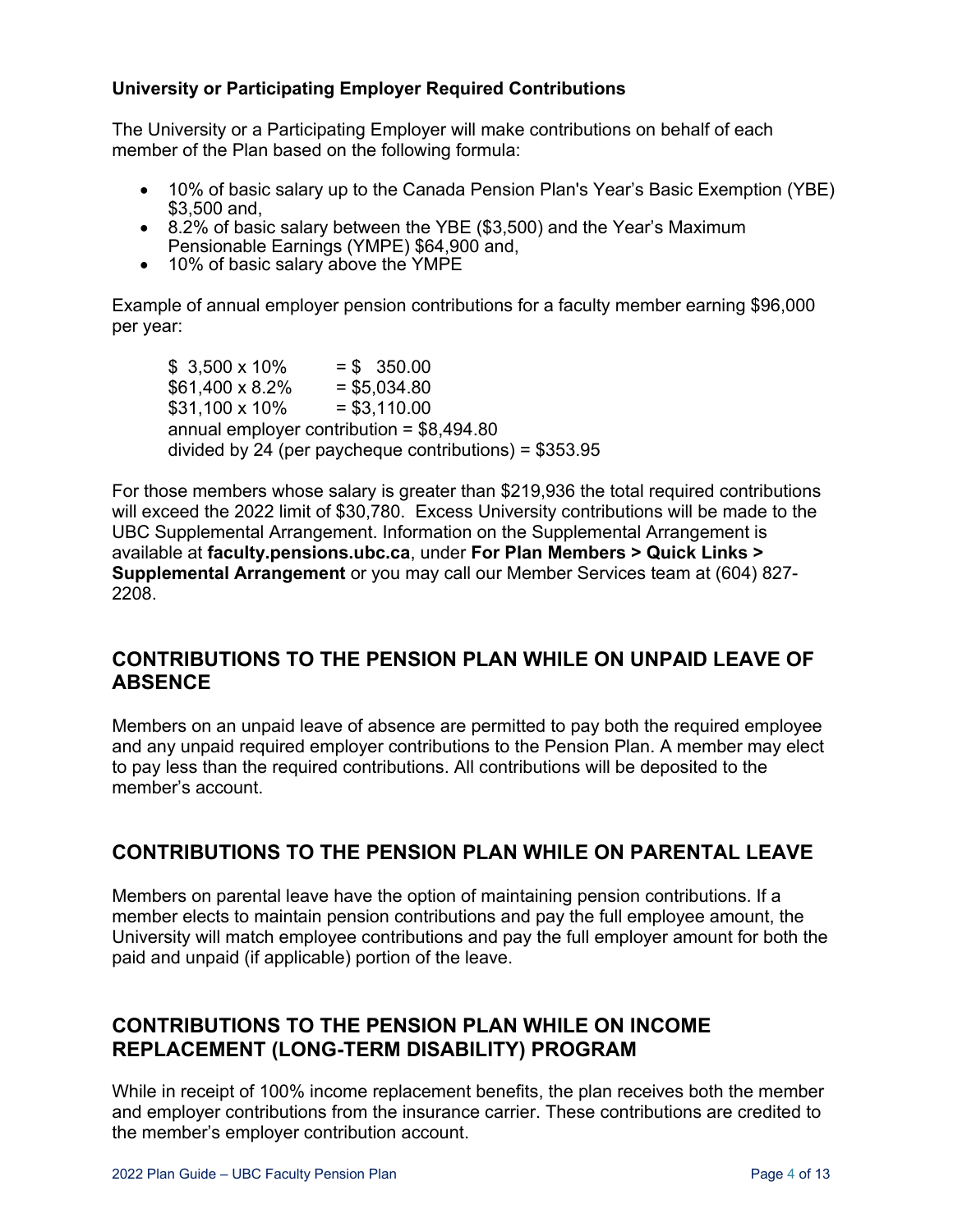While in receipt of partial income replacement benefits, we are notified of the arrangement made with the member and the income replacement department. The pension contributions may be submitted from a combination of sources: the member, the employer, and/or the insurance carrier. For more information contact UBC Human Resources at **[hr.ubc.ca/health/irp-dbp-claims-assistance/](http://www.hr.ubc.ca/health/irp-dbp-claims-assistance/)**.

#### **CONTRIBUTIONS FROM ANOTHER PENSION PLAN or REGISTERED RETIREMENT SAVINGS PLAN**

At the request of the member, the UBC Faculty Pension Plan will accept contributions transferred from another registered pension plan, registered retirement savings plan, or locked-in retirement account. These contributions will be administered based on any lock-in provisions accompanying the transfer. Please visit **faculty.pensions.ubc.ca** and select **For Plan Members > Quick Links > Transfers-In from Other Registered Plans** for detailed information, or call (604) 827-2208 if you have any questions.

#### **VOLUNTARY CONTRIBUTIONS TO THE PENSION PLAN**

Members are permitted to make additional contributions to the Pension Plan over and above their required contributions up to the contribution limits set by Canada Revenue Agency (CRA). Voluntary contributions are deductible from taxable income, as are regular employee contributions.

The total pension plan contributions which may be made by a member and the employer in any one year cannot exceed the contribution limit (note - this does not include contributions to Canada Pension Plan (CPP)).

The contribution limit is either 18% of annual earnings in the current year or the amount shown below, whichever is less.

| Year | <b>Contribution Limit *</b> |
|------|-----------------------------|
| 2021 | \$29,210                    |
| 2022 | \$30,780                    |

\* Note: These limits are set according to current Income Tax regulations and may be changed in future.

Example for a faculty member earning \$96,000 in 2022:

| Contribution limit (18% of \$96,000)                                          | $=$ \$17,280.00 |
|-------------------------------------------------------------------------------|-----------------|
| Total combined member and UBC contributions for 2022                          | $=$ \$12.189.60 |
| Amount of allowable additional voluntary contributions for $2022 = $5,090.40$ |                 |

Estimate your available voluntary contribution room by using the Contributions Estimator tool at **faculty.pensions.ubc.ca**. Select **Forms & Resources > Financial Calculators**, or by signing in to **mysunlife.ca/ubcfpp** > select **Requests** > then **Contribute**.

Voluntary contributions can be withdrawn from the Plan at any time or remain in the Plan until retirement. These funds can be taken in cash, or transferred to another registered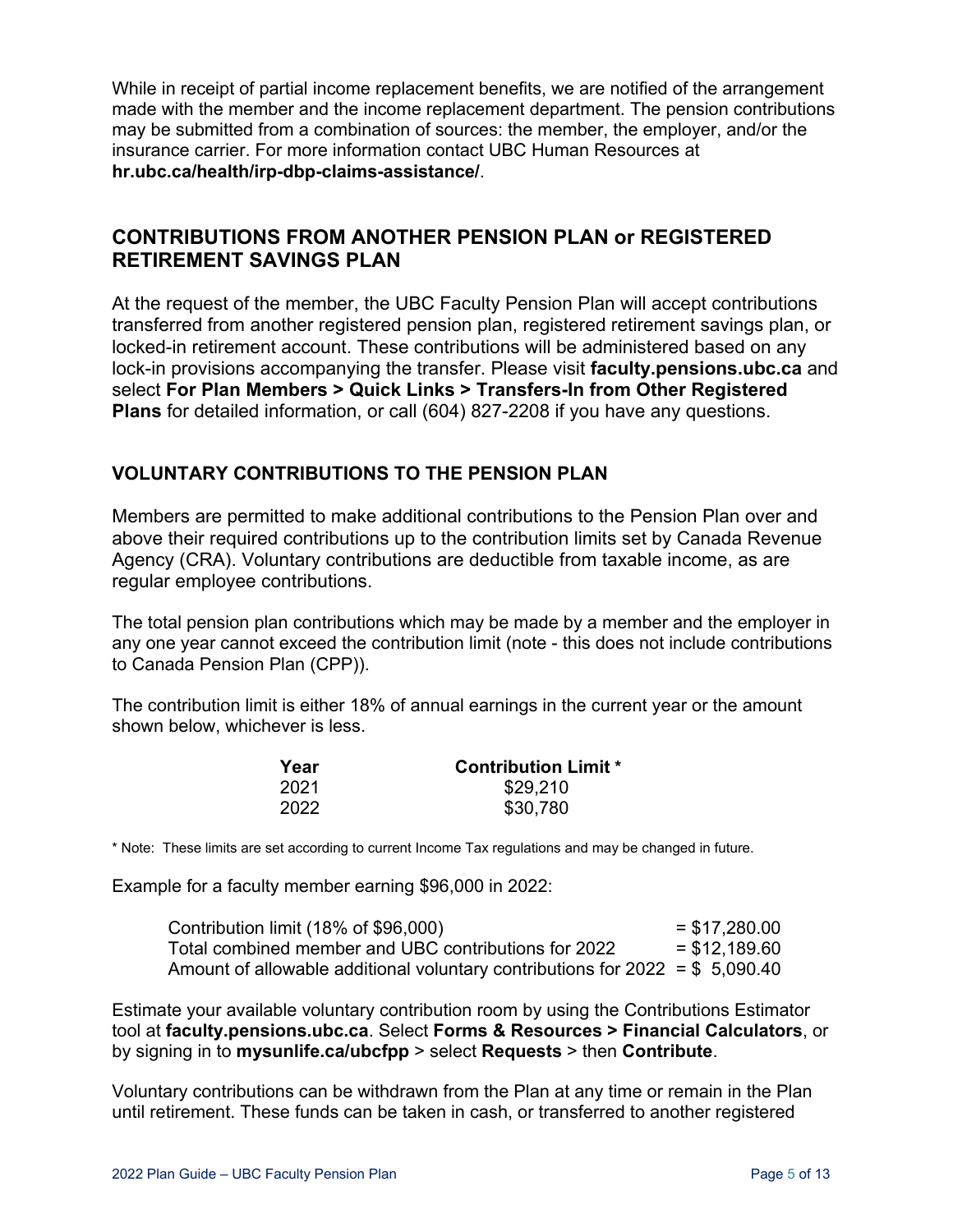pension plan (RPP) or registered retirement savings plan (RRSP). They can be used to purchase additional retirement benefits through this Pension Plan or from a financial institution. To transfer out voluntary contributions, please complete the Direct Transfer of a Single Amount (T2151) form available at **faculty.pensions.ubc.ca**, under **Forms & Resources > Forms**. For cash withdrawals, call the Sun Life Client Care Centre at 1-844- 822-3131 (1-844-UBC-3131) and select Option 2.

If voluntary contributions are withdrawn in cash the funds are subject to withholding tax according to the following schedule:

| less than \$5,000     | 10% tax on the total amount |
|-----------------------|-----------------------------|
| \$5,001 to \$15,000   | 20% tax on the total amount |
| greater than \$15,000 | 30% tax on the total amount |

For Canadian residents, the withholding tax rate is between 10% and 30%. In Quebec, the rate is between 5% and 15% plus provincial withholding tax. If you are not residing in Canada at the time of the benefit payment(s), tax withheld is based on your country of residence, at a fixed rate of 25% or lower if there is a tax treaty.

#### **CONTRIBUTIONS TO REGISTERED RETIREMENT SAVINGS PLANS**

The amount that you can contribute to your RRSP is found under the RRSP Deduction Limit Statement section of your most recent Notice of Assessment from CRA. Your allowable RRSP contribution limit for the current year is 18% of your earned income from **all sources** in the previous year, less all contributions made to the pension plan in the previous year, to the following maximums:

| Year | <b>Contribution Limit *</b> |
|------|-----------------------------|
| 2021 | \$27,830                    |
| 2022 | \$29,210                    |

\* Note: These limits are set according to current Income Tax regulations and are subject to change.

For further information on RRSP contributions limits, please refer to <https://www.canada.ca/en/services/taxes/savings-and-pension-plans.html> or call the Tax Information Phone Service (TIPS) at 1-800-267-6999.

#### **INVESTMENT OPTIONS**

Initial contributions made by new members to the Pension Plan are invested in the default investment option, the UBC FPP Balanced Fund. To change the allocation of your account balance and/or monthly contributions among the Plan's six investment options:

- 1. Sign in to **mysunlife.ca/ubcfpp**.
- 2. Select **my financial centre** > **Requests** > **Change investments**.

Alternatively, you can make changes to your investments through the Sun Life Client Care Centre at 1-844-822-3131 (1-844-UBC-3131).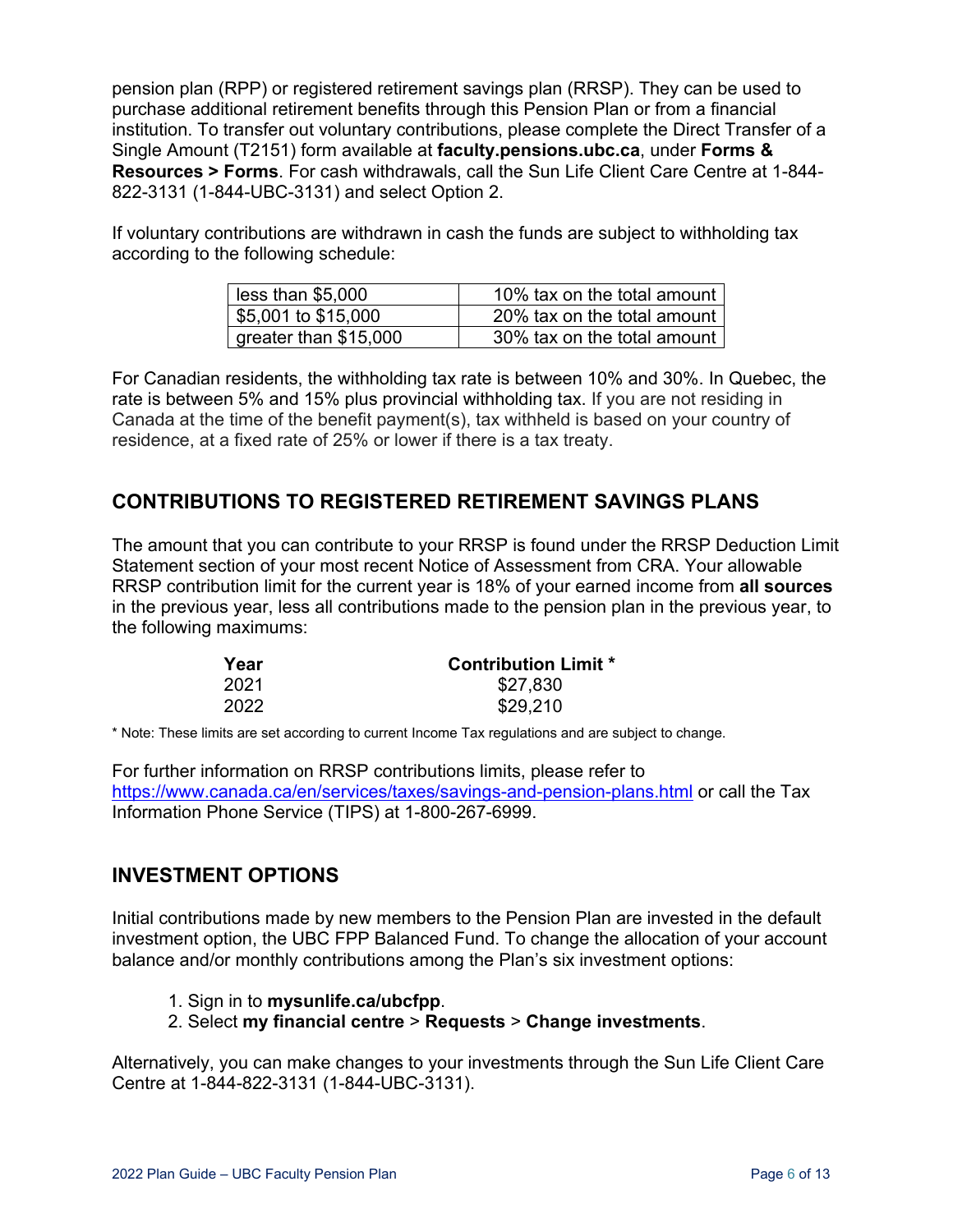The Plan has six different investment funds and guaranteed funds in which members can choose to invest. The investment funds are the UBC FPP Balanced Fund, UBC FPP Bond Fund, UBC FPP Canadian Equity Fund, UBC FPP Foreign Equity Fund, UBC FPP Short Term Investment Fund, and the UBC Fossil Fuel Free Equity and Bond Fund. Please visit **[faculty.pensions.ubc.ca](http://www.pensions.ubc.ca/faculty/investment.html)** and select **Investments** for detailed information about the Plan's investment options.

Both existing account balances and future contributions can be allocated among the six investment funds and guaranteed funds at the discretion of Plan members. The funds are valued on a daily basis.

# **PENSION PLAN STATEMENTS OF ACCOUNT**

Pension Plan Statements of Account are available for online viewing quarterly at mysunlife.ca/ubcfpp. These Statements of Account provide members with updated account balances, fund balances and rate of return information. Information on the assets of the various funds as well as fund information sheets on each of the six funds are available for viewing at **faculty.pensions.ubc.ca**, under **Investments > Investment Options.**

# **FEES**

Fund management fees include, but are not limited to, fund operating expenses and investment management fees plus applicable sales tax, and the UBC FPP administration/operating fee. The UBC FPP administration/operating fee covers administrative and consulting costs, and is reviewed on a calendar basis. You can find your fees on **[mysunlife.ca/ubcfpp](file://nas01.pao.hr.ubc.ca/Group$/FACULTY/FPP%20Forms%20and%20Communication/Word%20Version/Forms%20and%20Factsheets/2015/mysunlife.ca/ubcfpp)**. Select **my financial centre > Accounts > Account fees**.

# **LOCKED-IN FUNDS**

In accordance with the British Columbia *Pension Benefits Standards Act*, a member's pension funds are locked-in. Locked-in funds are not refundable as cash to the member; however, they are transferable on a "locked-in" basis upon termination to other registered plans. The locked-in funds may only be used for the purchase of a life annuity or Life Income Fund for the benefit of the member.

Please note that any funds contributed prior to January 1, 1993 are not covered by this rule.

#### **RETIREMENT DATE**

The normal retirement date under the Plan is the first day of July or the first day of January following a member's  $65<sup>th</sup>$  birthday (please note the University has eliminated mandatory retirement). A retirement information package including retirement estimates is sent to all members several months prior to their normal retirement date.

A member may elect to retire under the Plan as early as the first of the month following their 55th birthday or the first of any succeeding month. Members retiring early are encouraged to contact the UBC Pension Administration Office to obtain a retirement information package.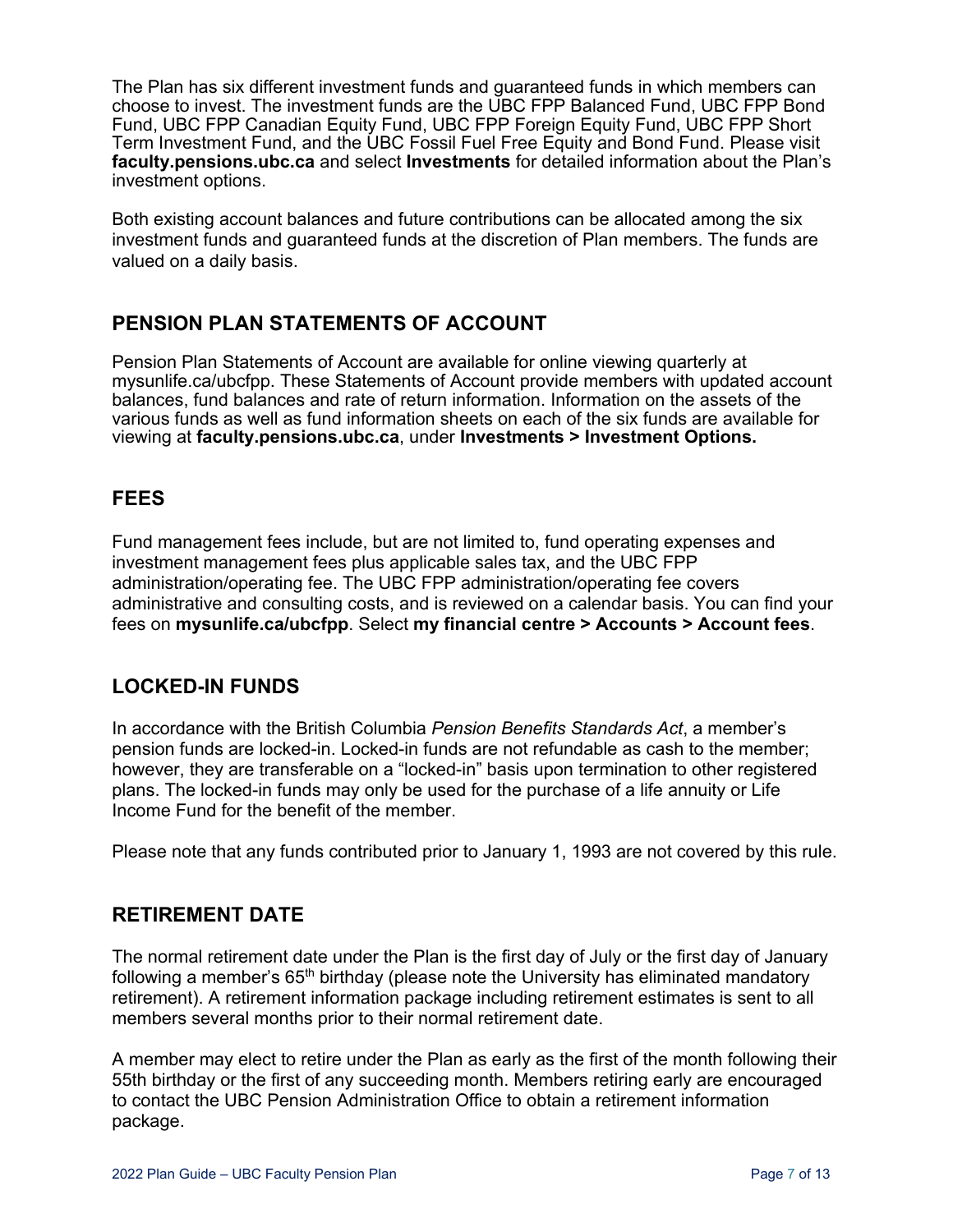Members may elect to postpone commencement of their retirement benefits until the first day of any month subsequent to retirement from service with the University, but no later than December 1st of the calendar year in which the member turns age 71.

#### **RETIREMENT AND TERMINATION BENEFITS**

Benefits are paid under one or a combination of the following options. A member may also choose to structure withdrawals on a staggered basis. Benefits will depend on whether the funds are locked-in or not.

1. **Variable Payment Life Annuity (VPLA) from the UBC Faculty Pension Plan** - If you choose a VPLA, the funds will be used to fund either a 4% or 7% VPLA paid by the Plan. Under these variable annuities, the pension after retirement will vary depending on the investment performance and the mortality experience of the fund. You must be at least age 55 to commence a VPLA under the Plan.

Under the British Columbia *Pension Benefits Standards Act*, if you have a spouse as defined under the pension plan provisions at your retirement date, you must select a minimum Joint and 60% Survivor annuity unless your spouse signs a form waiving the spouse's right to a survivor pension. In that case, the member may elect other forms of retirement benefit which are described in the retirement information package sent to members. A retirement information package may be requested at any time from the Pension Administration Office.

- 2. **UBC LIF-Type Payments** You may use all or a portion of your locked-in account balance when electing a LIF-Type Payment option from the Plan. Annual withdrawal amounts are restricted by a minimum and maximum percentage based on your age. The minimum can also be calculated using a younger spouse's age if applicable. You must be at least age 55 to elect this option.
- 3. **UBC RRIF-Type Payments** You may use all or a portion of your non locked-in account balance when electing a RRIF-Type Payment option from the Plan. Annual withdrawal amounts are restricted by a minimum percentage based on your age or spouse's age, if younger.
- 4. **Purchase of an External Annuity** You may elect to use your account balance to purchase an annuity or annuities from a financial institution of your choice authorized to sell annuities. You must be at least age 55 to purchase an annuity.
- 5. **Purchase of a Life Income Fund (LIF) -** You may elect to use your account balance to purchase a Life Income Fund, from a financial institution of your choice authorized to sell them. You must be at least age 55 to purchase a LIF.
- 6. **Transfer to a Registered Retirement Savings Plan (RRSP)** You may elect to transfer your account balance to an RRSP. Any locked-in funds in your account must be transferred to a Locked-In Retirement Account (LIRA). A LIRA is one that does not permit a release of the contribution other than for the purchase of a life annuity or Life Income Fund for the benefit of the member.
- 7. **Transfer to another Pension Plan (RPP)** If you become a member of another pension plan in Canada, it may be possible to transfer your UBC funds to your new pension plan. Depending on when you joined the Faculty Pension Plan, your funds may be transferred on a locked-in or a non locked-in basis.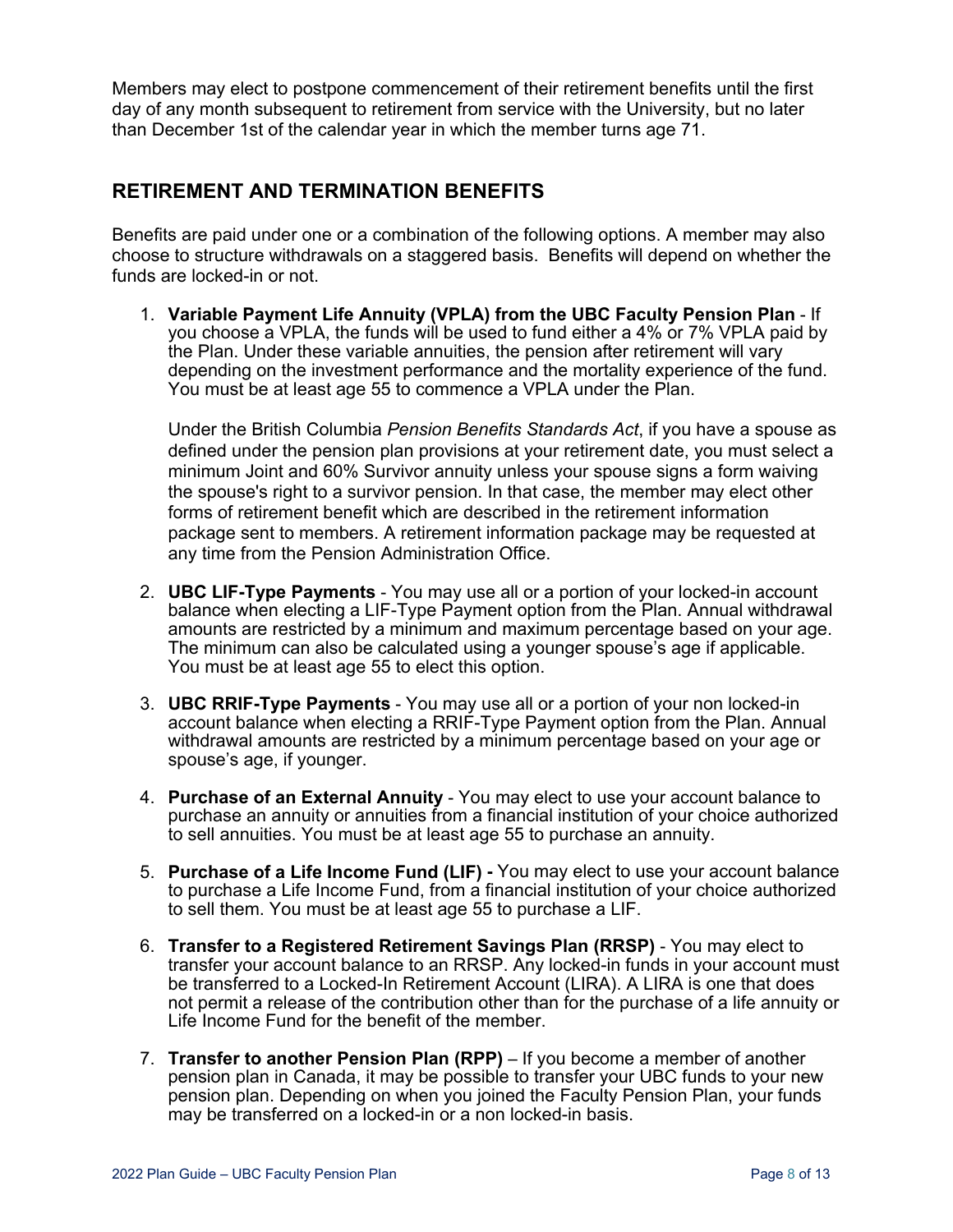- 8. **Purchase of a Registered Retirement Income Fund (RRIF)** You may use non locked-in funds to purchase a RRIF from a financial institution of your choice authorized to sell them.
- 9. **Cash Withdrawal** This option applies to all or a portion of your non locked-in funds. Any funds that are locked-in are not eligible to be paid in cash. Please note that we are required to deduct withholding tax at the following rates:

| less than \$5,000     | 10% tax on the total amount |
|-----------------------|-----------------------------|
| \$5,001 to \$15,000   | 20% tax on the total amount |
| greater than \$15,000 | 30% tax on the total amount |

For Canadian residents, the withholding tax rate is between 10% and 30%. In Quebec, the rate is between 5% and 15% plus provincial withholding tax. If you are not residing in Canada at the time of the benefit payment(s), tax withheld is based on your country of residence, at a fixed rate of 25% or lower if there is a tax treaty.

10. **Defer Decision** – You do not have to elect a termination or retirement decision upon the end of your appointment. You may leave all your funds, or a portion thereof, in the Plan until a later date. Please note that members may elect to defer commencement of their retirement or termination benefits no later than December 1 of the calendar year in which the member attains 71 years of age.

In addition, at age 60, at the earliest, you may receive a government pension benefit under the Canada Pension Plan, and may be eligible at age 65 to receive a benefit from Old Age Security. You may also be entitled to benefits from another Pension Plan of which you were a member, such as Sun Life and Dominion Government **Annuities** 

11. As the above mentioned material is of a general nature, members are strongly urged to visit **[faculty.pensions.ubc.ca](http://www.pensions.ubc.ca/faculty)** and select **Life Events > Leaving UBC** for detailed information or you may contact the UBC Pension Administration Office.

# **PENSION PLAN RETIREMENT INFORMATION SESSIONS**

Pension plan retirement options information sessions by group seminar and/or personal interview are available to plan members, spouses and families. Visit **[faculty.pensions.ubc.ca](mailto:pensions.ubc.ca/faculty)** and select **News & Events > Upcoming Pension Seminars** or contact the UBC Pension Administration Office at [fpp@hr.ubc.ca](mailto:fpp@hr.ubc.ca) or (604) 822-3485 for more information.

#### **BENEFITS UPON DEATH BEFORE RETIREMENT & BENEFICIARY DESIGNATION**

In the event of your death prior to your retirement date, your designated beneficiary or beneficiaries will receive the total amount of your combined Employee, Employer, Voluntary and Transferred-in accounts. Pre-1993 funds are not locked-in, while post-1992 funds are subject to the British Columbia *Pension Benefits Standards Act* and may be locked-in.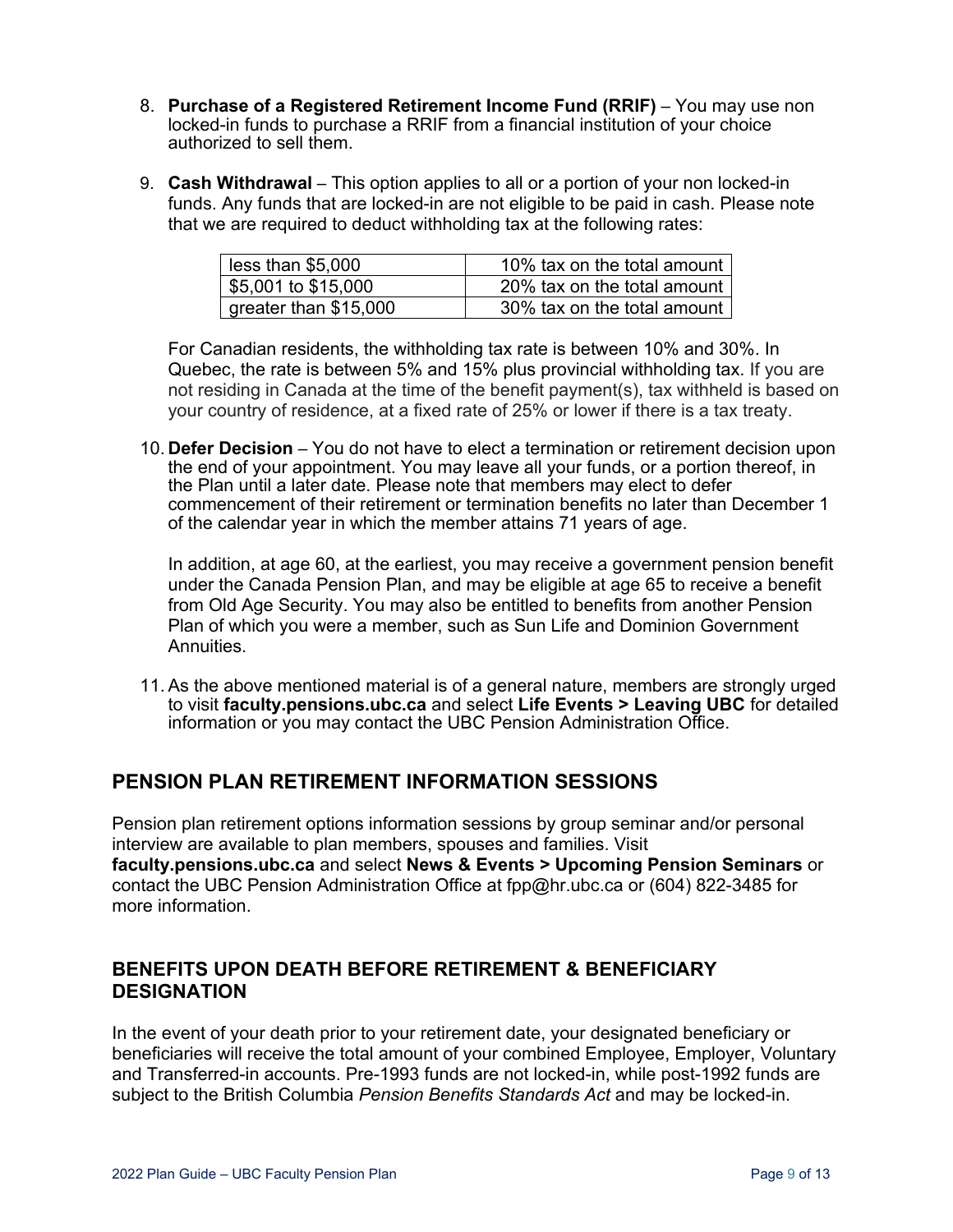Under British Columbia pension legislation, if you have a spouse, you must name your spouse as your primary beneficiary.

"Spouse" means a person, regardless of gender, who at the relevant time is:

(i) married to the Member, and has not been living separate and apart from the Member for a continuous period longer than two years; or

(ii) living with the Member in a marriage-like relationship for a period of at least two years immediately preceding the relevant time; where the "relevant time" means the date of an event giving rise to an entitlement to benefits under the Plan.

If your spouse wishes to waive their right to the death benefits they must complete **Form 4 - Spouse's Waiver of Beneficiary Right to Benefits in a Pension Plan, Locked-In Retirement Account, Life Income Fund or Annuity Before Payments Start**, which can be obtained at **faculty.pensions.ubc.ca**, under **Forms & Resources > Forms** or contact the UBC Pension Administration Office. This form is submitted to Sun Life with the member's beneficiary designation.

A beneficiary may be an individual or individuals, an institution, a trustee, or your estate, but one should always be designated. Your initial beneficiary designation is made by completing the Beneficiary designation and authorization form (for new Faculty Pension Plan enrolments only). Future changes can be made on the Change of Records form which can be obtained at **[faculty.pensions.ubc.ca](http://www.pensions/ubc.ca/faculty)**, under **Forms & Resources > Forms**.

You can guard against complications and ensure faster payment of benefits by keeping your designation as simple as possible. Your Primary Beneficiary or Beneficiaries receive the benefits to be paid in the event of your death. If no Primary Beneficiary or Beneficiaries are living, the benefits are paid to your Contingent Beneficiary or Beneficiaries. If your Primary or Contingent Beneficiary designation includes more than one person, the proceeds are divided equally among the living beneficiaries unless you specify otherwise. If none of the beneficiaries are living, the proceeds are paid to your estate. If your beneficiary is a minor, you must appoint a trustee by completing a Beneficiary designation and authorization form. For more information, please visit **faculty.pensions.ubc.ca** and select **Life Events > Designating Your Beneficiary** or contact the UBC Pension Administration Office.

Various options are available to a spouse regarding death benefits. A spouse may elect any of the Plan termination/retirement options or they may transfer the benefit without deduction of withholding tax to a Registered Retirement Savings Plan (RRSP), a Registered Pension Plan (RRP) or a locked-in retirement account (LIRA). Some portion of the death benefit may be payable in cash to a spouse. We encourage the spouse to contact our office to ensure they understand the options available.

Benefits payable to individuals other than a spouse, dependent child or grandchild must be paid as a lump sum and are subject to withholding tax. Any benefits payable to your estate are also paid as a lump sum and are subject to withholding tax.

All cash payments are subject to withholding tax as follows:

| less than \$5,000     | 10% tax on the total amount |
|-----------------------|-----------------------------|
| \$5,001 to \$15,000   | 20% tax on the total amount |
| greater than \$15,000 | 30% tax on the total amount |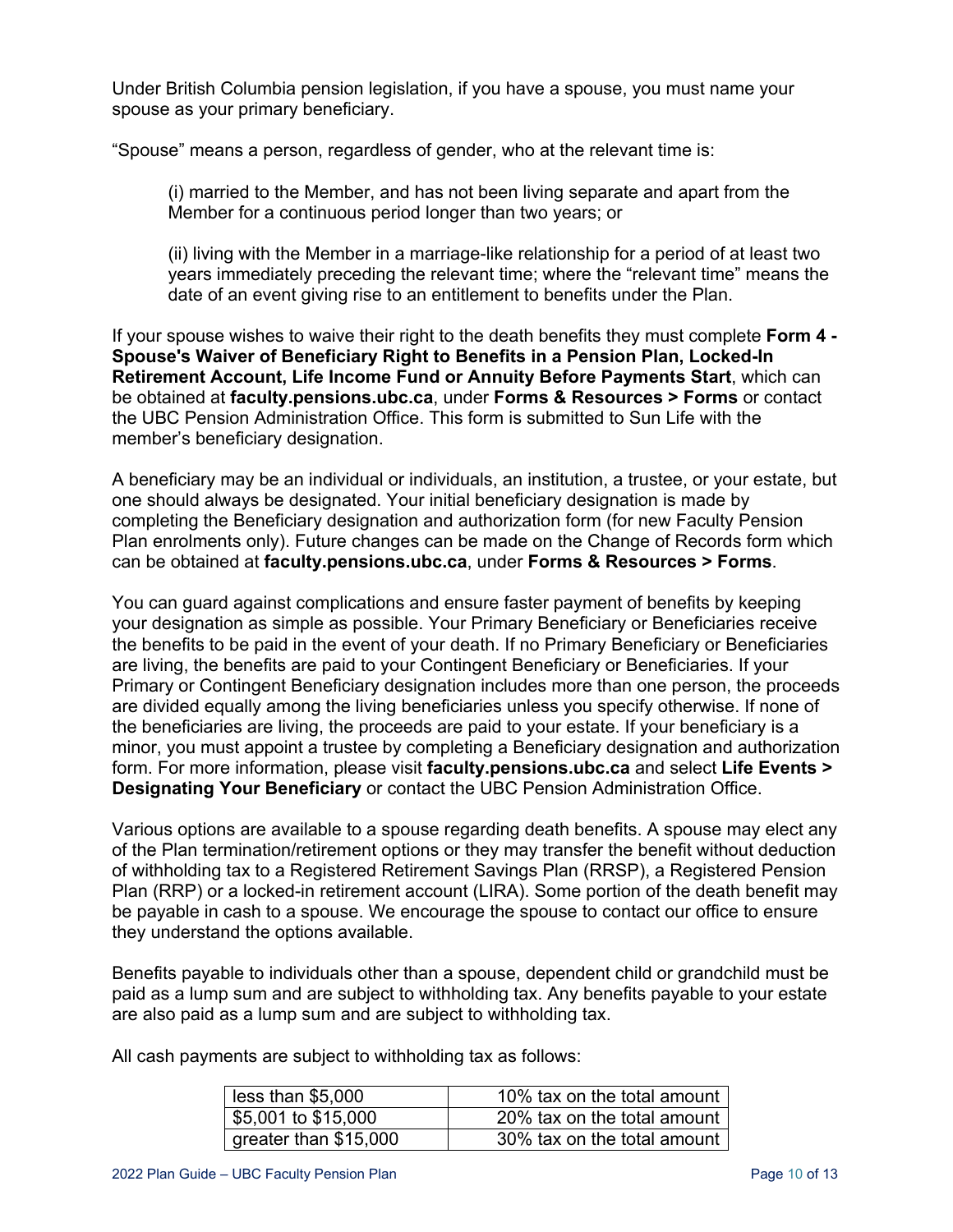For Canadian residents, the withholding tax rate is between 10% and 30%. In Quebec, the rate is between 5% and 15% plus provincial withholding tax. If you are not residing in Canada at the time of the benefit payment(s), tax withheld is based on your country of residence, at a fixed rate of 25% or lower if there is a tax treaty.

Upon notification of death, Sun Life and the UBC Pension Administration Office will be in contact with the beneficiary or administrator of the estate.

#### **BENEFITS UPON DEATH AFTER ELECTING A RETIREMENT INCOME OPTION**

For Plan members and their spouses and/or other family members, the amounts payable if any, in the event of the death of a retired member will be in accordance with the particular form of retirement benefit which was elected by the retired member.

#### **PLAN PROVISIONS ON MARRIAGE BREAKDOWN PRIOR TO RETIREMENT**

The UBC Faculty Pension Plan (FPP) allows for the distribution of funds to an eligible former spouse upon receipt of the necessary forms as described below. An eligible former spouse may receive funds from the Plan member's account and transfer these funds on a tax sheltered basis to a Registered Retirement Savings Plan (RRSP), a Registered Pension Plan (RPP) or a Locked-in Retirement Account (LIRA) where the annuitant is the eligible former spouse. Funds removed from the Plan will be subject to the applicable locked-in restrictions and British Columbia *Pension Benefits Standards Act* legislation.

**Form P1: Claim and Request for Information and Notice**, of the Family Law Act, is completed by a former spouse to inform the Plan that s/he has claim of interest in a member's account. Once the Plan receives this notice, the Plan will:

- provide the spouse with information about the pension, and
- give the spouse advance notice before it acts on a direction received from the member in connection with his/her pension.

Please note no funds are transferred upon receipt of Form P1.

The following forms must be completed and presented to the UBC Pension Administration Office before any payment will be made:

- 1. **Court Order or Separation Agreement** the order or agreement should direct the Plan to make payments naming the eligible former spouse and indicating the amount to be paid. The order or agreement must be specific as the UBC Pension Administration Office is not empowered to make any decisions regarding the details of the order or agreement.
- 2. **Form P3: Request for Transfer from Defined Contribution Plan**  Form P3 of the Family Law Act must be completed and signed by the eligible former spouse.
- 3. **Direct Transfer of a Single Amount (T2151)** this form must be completed by a former spouse for each transfer to an RRSP, RRIF, RPP, LIRA or LIF.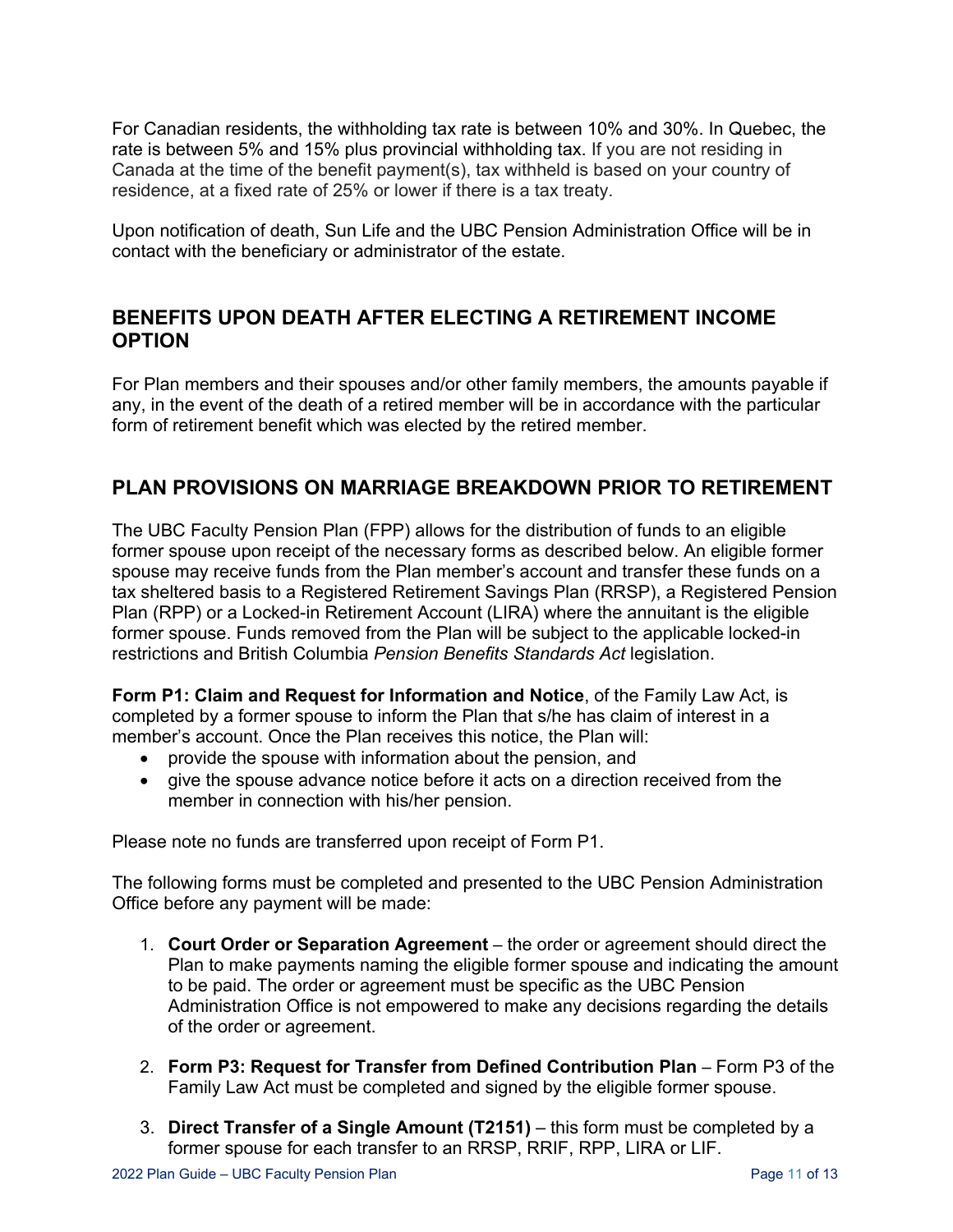Upon receipt of all the necessary forms from an eligible former spouse, the UBC Faculty Pension Plan (via Sun Life) is required to send **Form P6** of the Family Law Act to the Plan member. This form informs the member that our office has received a completed **Form P3** from the eligible former spouse, and that the Pension Plan will be processing the transfer of funds. Please note that there is a minimum 30-day waiting period from the time Form P6 is sent to the Plan member and the release of funds to the former ex-spouse.

Before completing any of the forms indicated above you are strongly encouraged to contact the UBC Pension Administration Office.

#### **EDUCATION INFORMATION**

The following education information is available to all members:

- 1. **Retirement Estimates** Upon request, the UBC Pension Administration Office can produce retirement illustrations for any date after age 55. Please contact (604) 822- 3485 to request an estimate.
- 2. **Retirement Options Matrix** This is a summary sheet that reviews potential advantages and disadvantages regarding all the retirement options available from the Plan. Please visit **faculty.pensions.ubc.ca** and select **Forms & Resources > Plan Guides & Information Sheets** to view the Retirement Options Matrix. Or, please call our office at (604) 822-3485.
- 3. **Fund Sheets** Fund Sheets offer a detailed description of each of the investment funds offered by the Plan. Please visit **[faculty.pensions.ubc.ca](http://www.pensions/ubc.ca/faculty)** and select **Investments > Investment Options** to access these fund sheets. Or, please call our office at (604) 827-2208.
- 4. **Pension Seminars** From time to time information seminars are held. They are announced on our website, and on the UBC Events Calendar. Visit **faculty.pensions.ubc.ca** and select **News & Events > Upcoming Pension Seminars** for current seminar dates and registration.

#### **ADMINISTRATION**

The Plan is administered by a Board of Trustees composed of eight Trustees, four of whom are elected by and from the members of the Pension Plan, and four of whom are appointed by the University. The powers and duties of the Board of Trustees are outlined in detail in the Plan's Trust Agreement and the University has no interest, right, or title to pension monies after transfer to the Pension Plan.

This pamphlet outlines the main provisions of the Plan. Members' benefits and privileges are governed by the provisions of the official Trust Agreement and Pension Plan Text. In the event of a discrepancy between this pamphlet and the Plan text, the Plan text will prevail. Copies of these official documents can be acquired upon request from the UBC Pension Administration Office.